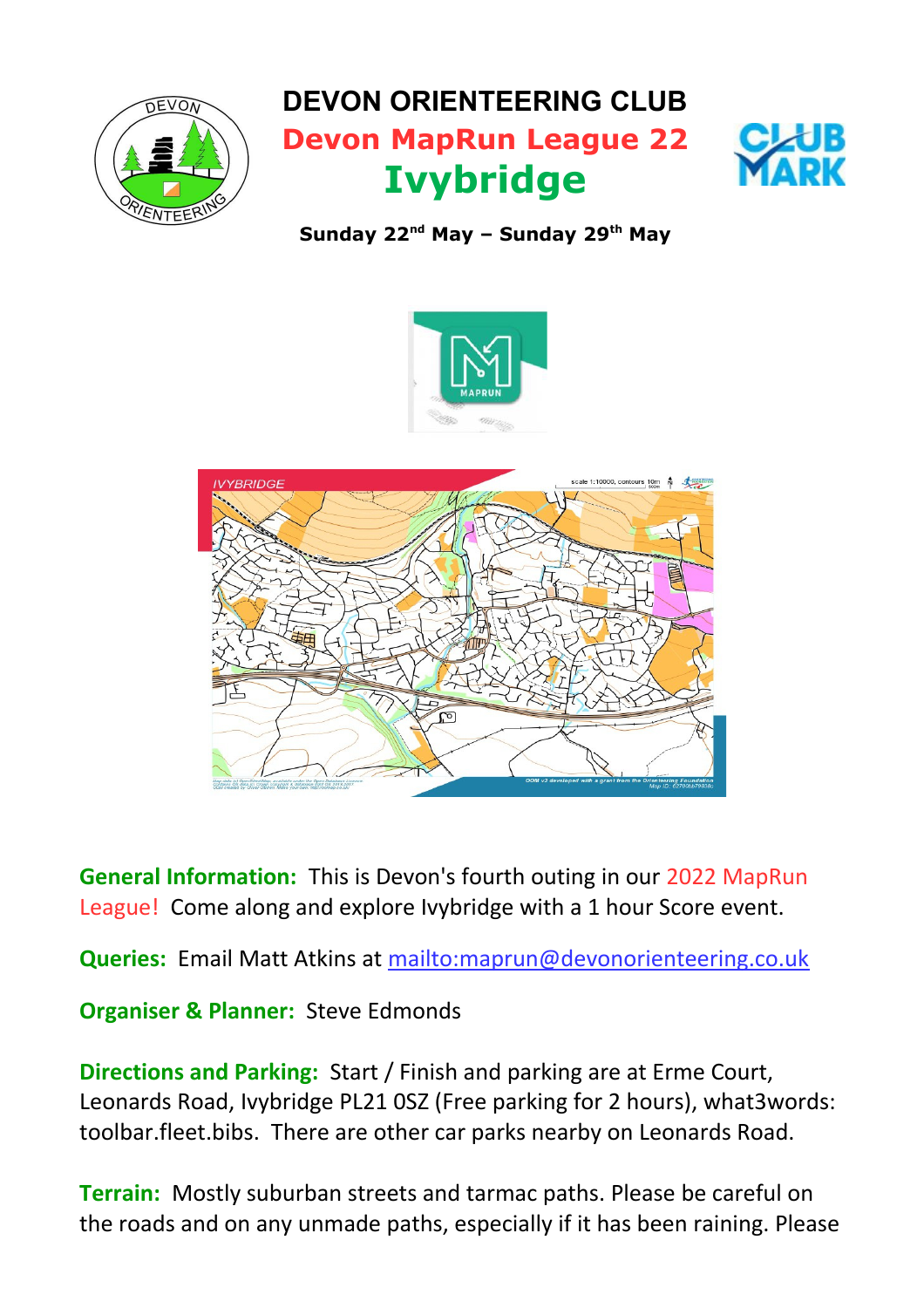wear appropriate footwear and high visibility clothing suitable for the weather conditions. This course is not suitable for running in the dark, nor for unaccompanied juniors.

**Map:** 1:10000 scale OpenOrienteeringMap

**Course information:** Score event using the MapRun app. You have 60 minutes to go from the Start to the Finish via as many controls as you can. Gain 20 points per control. Lose 10 points per minute – or part minute over the 60. Visit our MapRun pages for info on getting and using the app: <https://www.devonorienteering.co.uk/category/maprun> For those that already have been using MapRun, there is a new version: MapRun6. We advise that you uninstall any older versions and install this new version.

**Course Opening Times:** The course will be open from **9am on Sunday 22nd May through to 6:30pm on Sunday 29th May.** You can run the course at any time of your choosing during this period. The course will be closed after this period.

**Meet up:** There will be an informal meet at Erme Court PL21 0SZ on **Sunday 22nd May between 10am and 11am.** Steve & Matt will be on hand to provide printed maps to those that need them and to offer help with using the MapRun app. Please tick the box on RaceSignUp if you are coming to the Meet up. Join us afterwards at the Exchange pub on Fore Street for a post run chitchat!

**Entry details:** Seniors £4 / Juniors £2. Online entry only via: <https://racesignup.co.uk/site/event.php?eventid=2759> Please note: Due to safety and insurance reasons under 16's must be accompanied on their run by an adult.

Once you have entered you will be emailed a copy of the map on the day the course opens. If you enter after the course has opened we will email you a map as soon as we can.

If you need a map printed, this can be collected at the Meet Up. Unlike a conventional orienteering event, where you pick up your map after punching the start, you will have the opportunity to study the course and plan your route before you start. You are welcome to do this but we would ask that, for reasons of fairness, you refrain from looking at other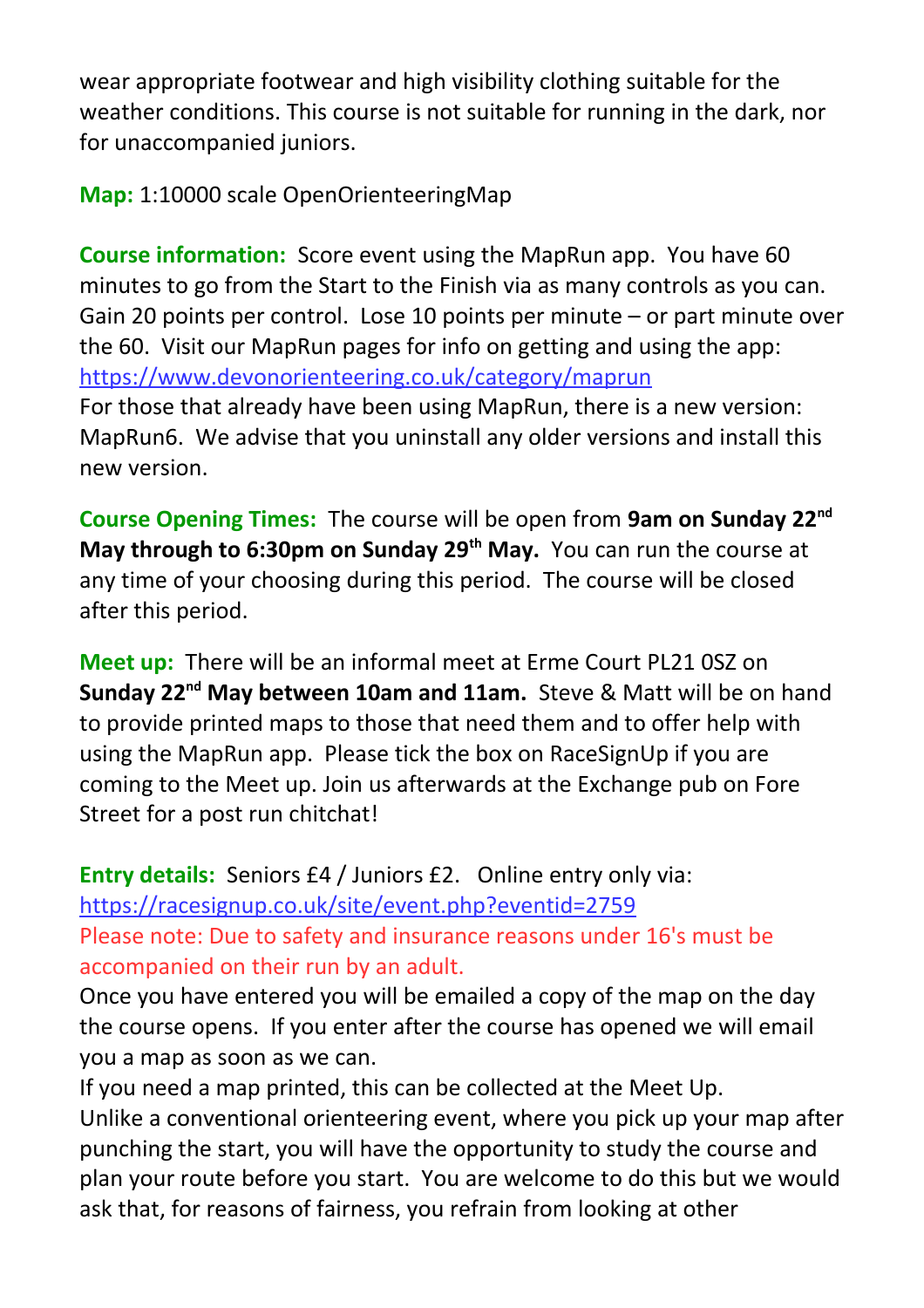competitors tracks in the results section of the MapRun app before you have completed your own run.

**League information:** This is the fourth of our Maprun League events. The League is very low key and informal, just to provide a bit of competition for those who are keen! There are currently 8 events pencilled in although we may add one or two more as we go along. Best 5 results to count towards your final League position. Scoring will be 100 points for the winner of each event, 99 for second, 98 for third etc. You are welcome to run the course as many times as you like but only your **first** run will count towards the League.

## **Dates / Locations:**

- **Ivybridge** 22<sup>nd</sup> 29<sup>th</sup> May / Meet Up 10am 11am Sunday 22<sup>nd</sup>
- Cockington  $12^{th}$   $19^{th}$  June / Meet Up 10am -11am Sunday 12<sup>th</sup>
- **Sidmouth** Date / Time TBC.
- **Shaldon** Date / Time TBC.
- **Barnstaple** Date / Time TBC.

## **Results:**

Final results for each course will be published on the website as soon after each event as we can. MapRun has its own set of results which you can access on the app, therefore allowing you to follow progress of the results as people participate. You can run the course as many times as you like but only your **first** run will count as your result for the League.

**Safety Info:** Every effort will be made to ensure the event is safe for competitors and the public. We ask that at all times you adhere to the government's guidance on social distancing and follow the British Orienteering's Code of Conduct which can be found at[:https://www.britishorienteering.org.uk/COVID19\\_Safe\\_Orienteering](https://www.britishorienteering.org.uk/COVID19_Safe_Orienteering) It is vital that all attendees at this event act as ambassadors for the sport of orienteering at all times and consider how their actions may appear in the eyes of landowners or members of the public. Anyone who has symptoms of COVID-19, who is living in a household with someone who has a possible or confirmed COVID-19 infection, or who has been asked to isolate by NHS Test and Trace should remain at home.